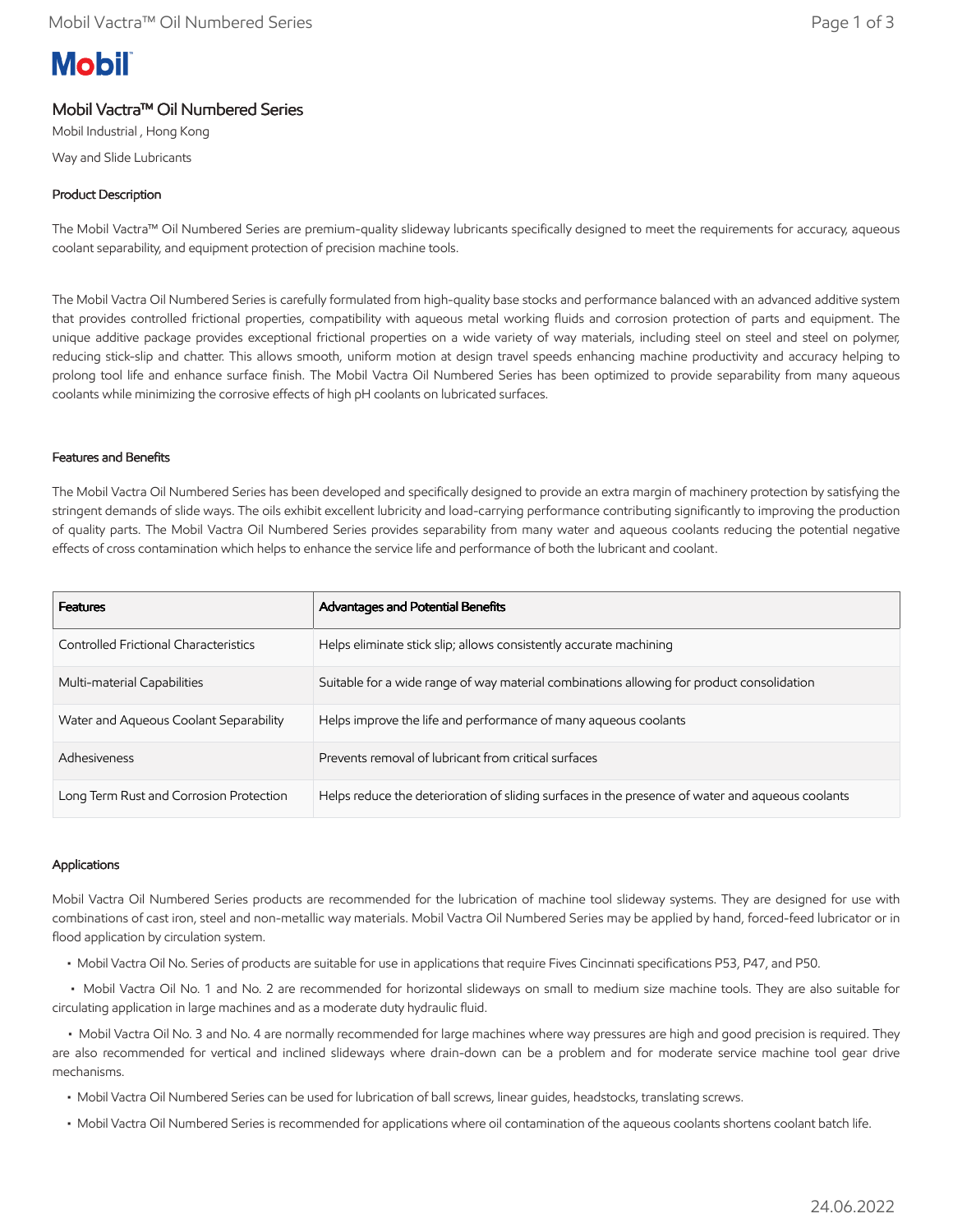#### Mobil Vactra™ Oil Numbered Series Page 2 of 3

#### Specifications and Approvals

| This product is recommended for use in applications requiring: | <b>NO.1</b> | <b>NO. 2</b> | NO.3 | NO.4 |
|----------------------------------------------------------------|-------------|--------------|------|------|
| Fives Cincinnati P-47                                          |             | ⌒            |      |      |
| Fives Cincinnati P-50                                          |             |              |      | х    |
| Fives Cincinnati P-53                                          | X           |              |      |      |

| This product meets or exceeds the requirements of: | <b>NO.1</b> | <b>NO.2</b> | NO.3 | <b>NO.4</b> |
|----------------------------------------------------|-------------|-------------|------|-------------|
| <b>DIN 51502 CGLP</b>                              | X           |             |      |             |
| ISO L-GA (ISO 6743-13:2002)                        |             | X           | X    | X           |
| ISO L-GB (ISO 6743-13:2002)                        |             |             |      |             |

#### Properties and Specifications

| Property                                              |       | <b>NO.2</b>   | NO.3           | <b>NO.4</b>    |
|-------------------------------------------------------|-------|---------------|----------------|----------------|
| Grade                                                 |       | <b>ISO 68</b> | <b>ISO 150</b> | <b>ISO 220</b> |
| Copper Strip Corrosion, 3 h, 100 C, Rating, ASTM D130 | 1B    | 1B            | 1B             | 1B             |
| FZG Scuffing, Fail Load Stage, A/8.3/90, ISO 14635-1  | 13    | 13            | 13             | 13             |
| Flash Point, Cleveland Open Cup, °C, ASTM D92         | 216   | 228           | 248            | 240            |
| Kinematic Viscosity @ 40 C, mm2/s, ASTM D445          | 32    | 68            | 156            | 221            |
| Pour Point, °C, ASTM D97                              | $-30$ | $-18$         | $-6$           | $-3$           |

#### Health and Safety

Health and Safety recommendations for this product can be found on the Material Safety Data Sheet (MSDS) @ [http://www.msds.exxonmobil.com/psims](http://www.msds.exxonmobil.com/psims/psims.aspx) /psims.aspx

All trademarks used herein are trademarks or registered trademarks of Exxon Mobil Corporation or one of its subsidiaries unless indicated otherwise.

12-2021 ExxonMobil Hong Kong 22nd Floor, Central Plaza, 18 Harbour Road, Wanchai Hong Kong

+852 3197 8888 [http://www.exxonmobil.com](http://www.exxonmobil.com/)

Typical Properties are typical of those obtained with normal production tolerance and do not constitute a specification. Variations that do not affect product performance are to be expected during normal manufacture and at different blending locations. The information contained herein is subject to change without notice. All products may not be available locally. For more information, contact your local ExxonMobil contact or visit [www.exxonmobil.com](http://www.exxonmobil.com/)

ExxonMobil is comprised of numerous affiliates and subsidiaries, many with names that include Esso, Mobil, or ExxonMobil. Nothing in this document is intended to override or supersede the corporate separateness of local entities. Responsibility for local action and accountability remains with the local ExxonMobil-affiliate entities.